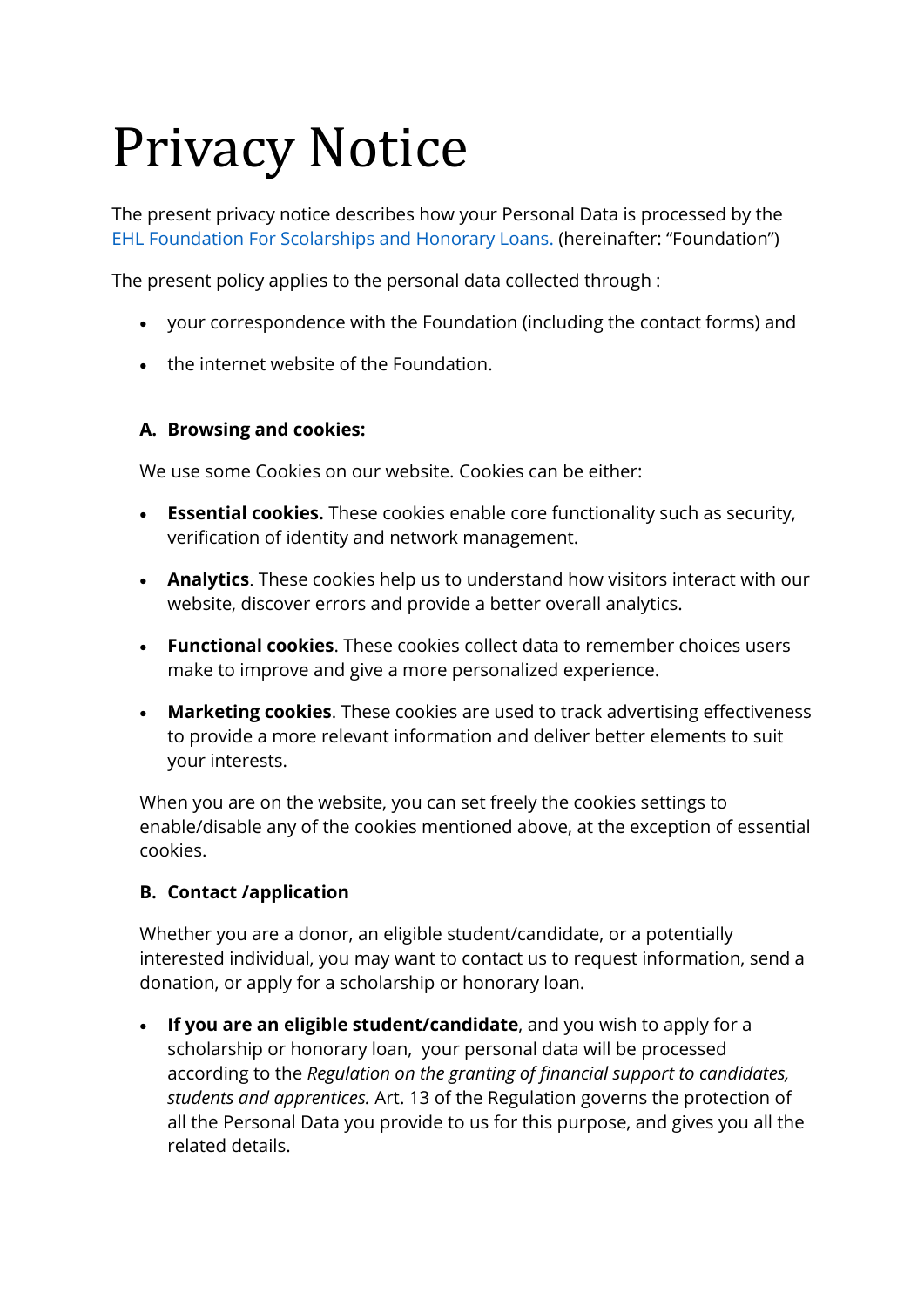- **If you are a donor,** the personal data you provide will be processed to give you relevant information, to discuss possible collaboration, to manage your donation and the related administrative aspects.
- **If you are a potentially interested individual,** the personal data you provide will be processed to give you relevant information and/or answer to your request.

## **C. Relevant information for events:**

If you are interested in an event organized or supported by the Foundation, you may have to contact the Foundation. In this case, your data may be processed to manage your participation in the event, for organizational purposes or to tell you about future events.

We draw your attention to the fact that links to external websites may be present on our website. These websites are not controlled by the Foundation and it is your responsibility to read their own privacy policies.

## **D. Disclosure and Processors**

As a principle, Personal data you provide is confidential and will be processed by authorized persons. We do not disclose personal data to third parties who do not have to know this personal data in order to perform a task/or obligation (according to the Foundation's applicable Regulations).

Please note that the Foundation may have to use Processors for purely administrative or technical tasks. In this case, any personal data shared with them will be limited to what is necessary to provide their service. The Foundation shall ensure that these subcontractors offer sufficient guarantees to ensure the protection of Personal Data (regardless of their location).

Please also note that we may be required to disclose personal data due to a legal obligation.

## **E. Accuracy**

All the personal data you provide to the Foundation must be accurate and up-todate.

# **F. Rights**

Swiss law recognizes that people whose personal data is processed have rights. These rights are :

• The right to request access to your personal data,